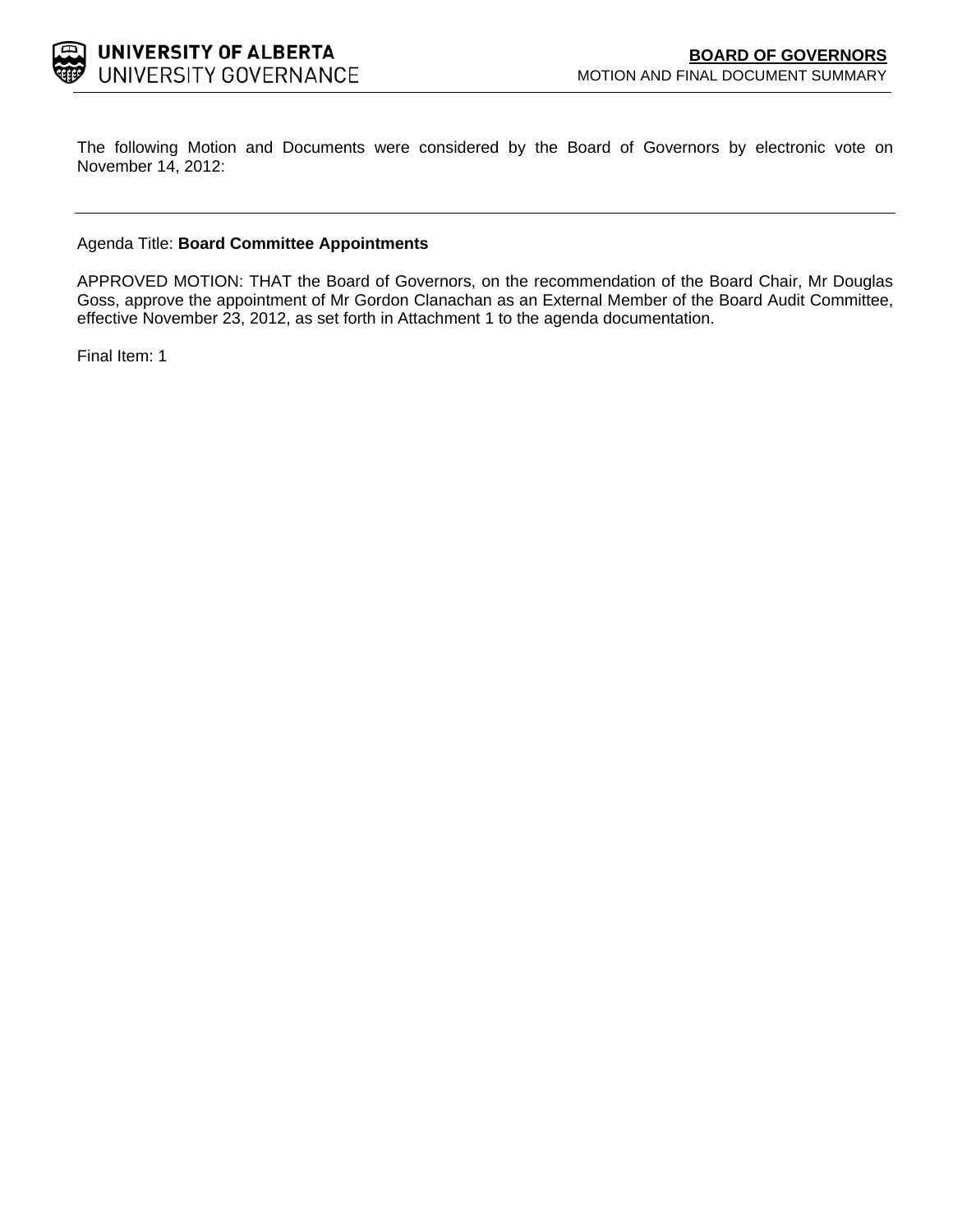<span id="page-1-0"></span>

Item No. 1

## **OUTLINE OF ISSUE**

## Agenda Title: **Board Committee Appointments**

**Motion**: THAT the Board of Governors, on the recommendation of the Board Chair, Mr Douglas Goss, approve the appointment of Mr Gordon Clanachan as an External Member of the Board Audit Committee, effective November 23, 2012, as set forth in Attachment 1 to the agenda documentation.

**Item** 

| <b>Action Requested</b> | $\boxtimes$ Approval Recommendation Discussion/Advice Information          |
|-------------------------|----------------------------------------------------------------------------|
| Proposed by             | Mr Douglas Goss, Chair, Board of Governors                                 |
| Presenter               | Douglas Goss, Board Chair; Marion Haggarty-France, University<br>Secretary |
| Subject                 | Appointment to Board Audit Committee                                       |

## **Details**

| Responsibility                  | Chair of the Board of Governors                                        |
|---------------------------------|------------------------------------------------------------------------|
| The Purpose of the Proposal is  | To consider the appointment of Mr Gordon Clanachan to the Board Audit  |
| (please be specific)            | Committee.                                                             |
| The Impact of the Proposal is   | To ensure that an external member to the Board members has been        |
|                                 | appointed to the Committee and that the at the Committees' membership  |
|                                 | reflects the Terms of Reference.                                       |
| Replaces/Revises (eg, policies, | Replaces the current 2012-2013 Committee Membership List approved      |
| resolutions)                    | at the October 19, 2012 Board meeting.                                 |
| Timeline/Implementation Date    | Effective upon approval.                                               |
| <b>Estimated Cost</b>           | n/a                                                                    |
| Sources of Funding              | n/a                                                                    |
| <b>Notes</b>                    | The Board of Governors reviews the recommendations of the Board        |
|                                 | Chair for appointments to the Board Standing Committees. Given the     |
|                                 | end of the term for one public member, the committee appointment of Mr |
|                                 | Clanachan to the Board Audit Committee as an external member is        |
|                                 | required                                                               |

## **Alignment/Compliance**

| Alignment with Guiding        | Dare to Discover, Comprehensive Institutional Plan                                                                                   |
|-------------------------------|--------------------------------------------------------------------------------------------------------------------------------------|
| <b>Documents</b>              |                                                                                                                                      |
| Compliance with Legislation,  | The Board's General Terms of Reference for Board Standing                                                                            |
| Policy and/or Procedure       | <b>Committees, Sections 3 and 4 state:</b>                                                                                           |
| Relevant to the Proposal      |                                                                                                                                      |
| (please quote legislation and | 3.<br>A member of a Committee shall be appointed by the Board for a term                                                             |
| include identifying section   | commencing on a date selected by the Board and expiring on the                                                                       |
| numbers)                      | earliest of:                                                                                                                         |
|                               | the effective date of the resignation of that member from the<br>(i)<br>Board:                                                       |
|                               | the effective date of the resignation of that member from that<br>(ii)<br>Committee:                                                 |
|                               | a date selected by the Board;<br>(iii)                                                                                               |
|                               | the expiry date of the term of the appointment of a non-Board<br>(iv)<br>member to the Committee; and                                |
|                               | the effective date of a general appointment of all members to<br>(v)<br>that committee (ordinarily the first Board meeting in June). |
|                               | A member of a Committee is eligible to be reappointed to that                                                                        |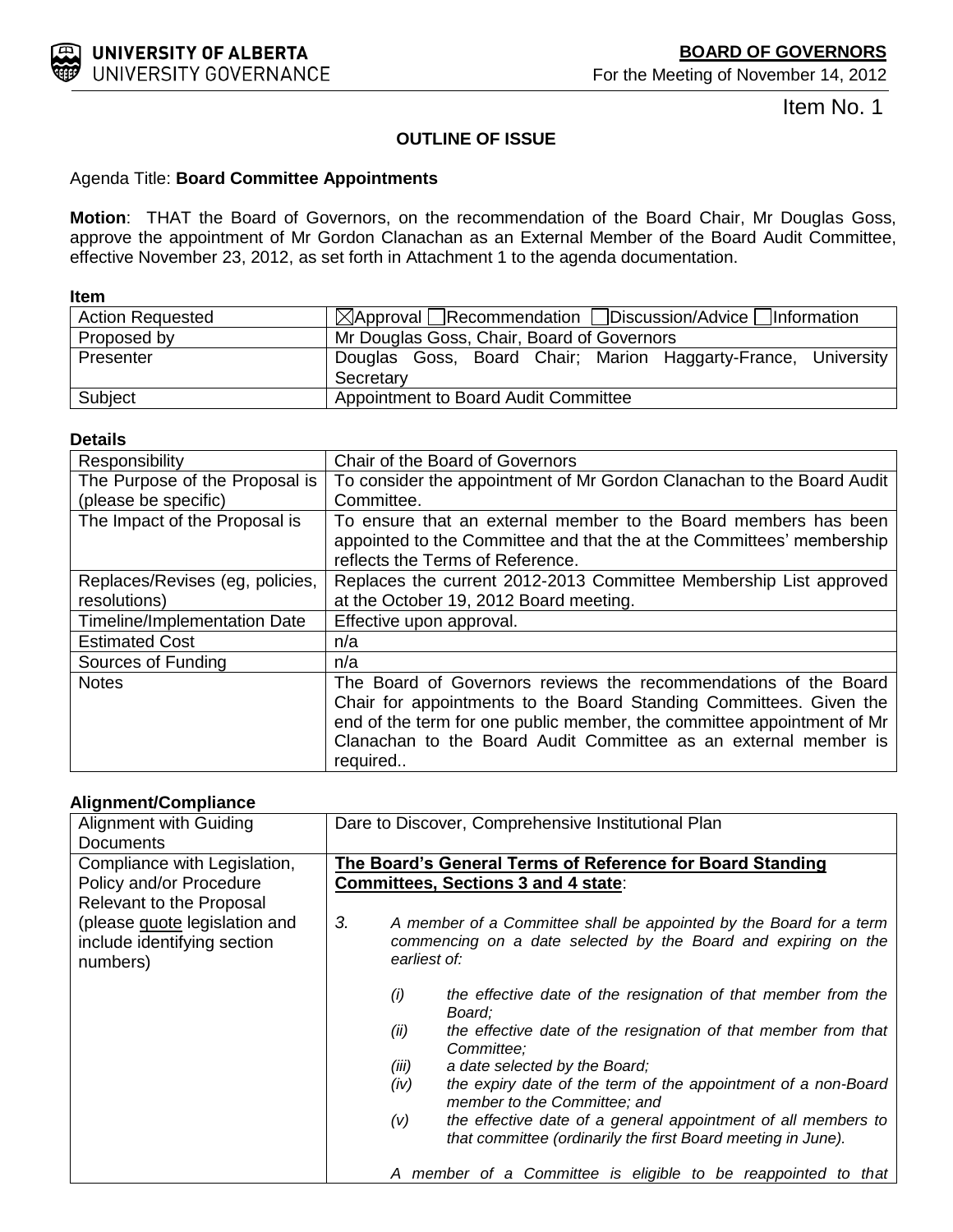

For the Meeting of November 14, 2012

# Item No. 1

| Committee.                                                                                                                                                                                                                                                                                                                                                                                                                                                                                                                                                           |
|----------------------------------------------------------------------------------------------------------------------------------------------------------------------------------------------------------------------------------------------------------------------------------------------------------------------------------------------------------------------------------------------------------------------------------------------------------------------------------------------------------------------------------------------------------------------|
| There shall be members of each Committee who are Board members;<br>4.<br>non-Board members may be drawn from the University Senate and<br>elsewhere within the University or from the community as the Board<br>considers may be appropriate or as may be provided in the Committee's<br>terms of reference. Where the terms of reference of a Committee<br>provide for a number of members in excess of those specifically<br>required to be represented on the Committee, additional members may,<br>subject to the foregoing, be appointed from any constituency. |
|                                                                                                                                                                                                                                                                                                                                                                                                                                                                                                                                                                      |

## **Routing** (Include meeting dates)

| <b>Consultative Route</b>      | Board Chair (and consultation with the Chair of the Board Audit |
|--------------------------------|-----------------------------------------------------------------|
| (parties who have seen the     | Committee)                                                      |
| proposal and in what capacity) |                                                                 |
| Approval Route (Governance)    | Board of Governors November 14, 2012                            |
| (including meeting dates)      |                                                                 |
| <b>Final Approver</b>          | <b>Board of Governors</b>                                       |

## Attachments:

1. Proposed Revised 2012-2013 Board of Governors Committee Membership (1 page) – for approval

*Prepared by:*

Doug Goss, Board Chair And Deborah Holloway, Board Secretary